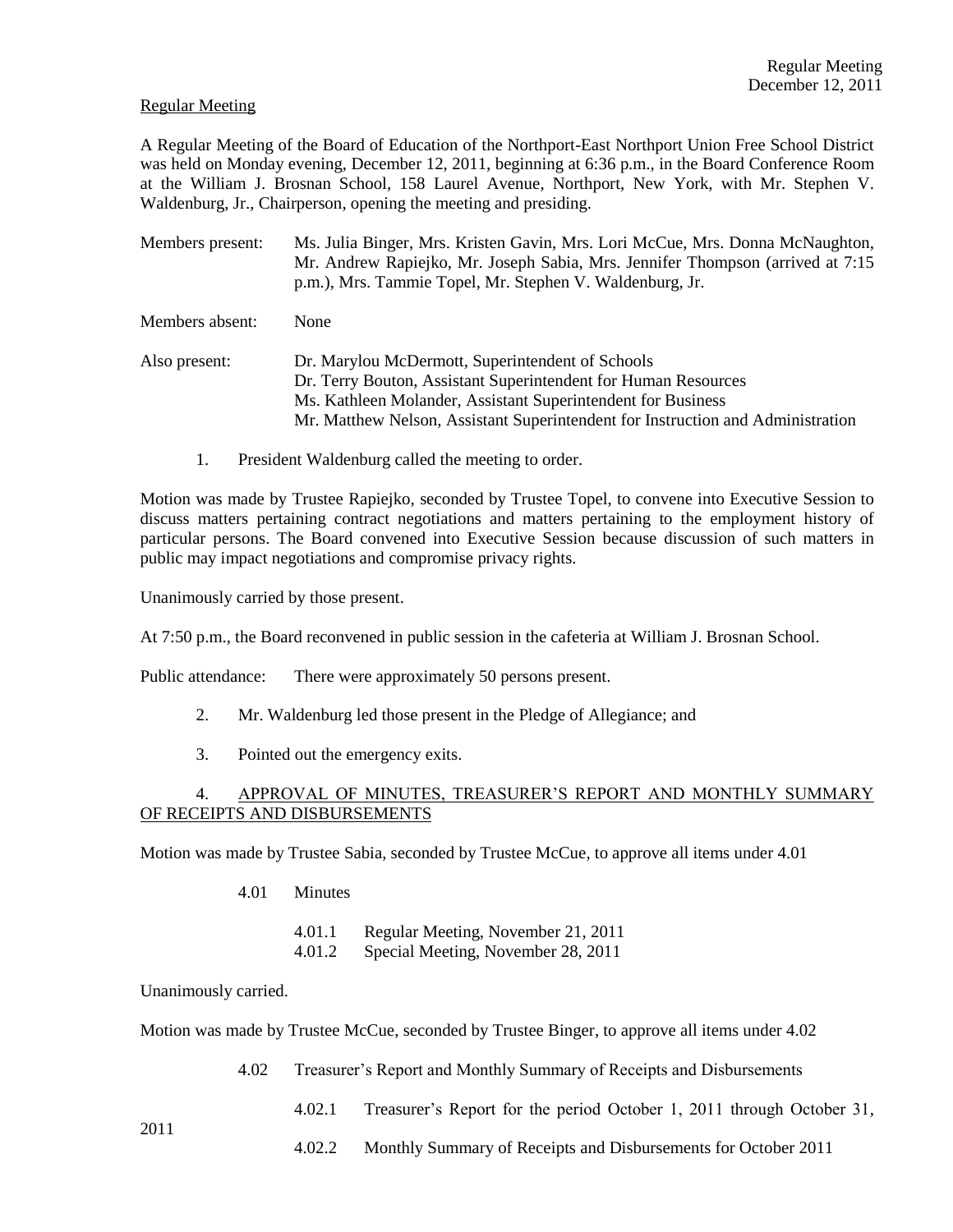Unanimously carried.

4.03 For Information: Claims Auditor's Report for Warrant and Schedule of Claims for payments dated:

October 2011 (Wire Transfer Report), October 15, 2011 (Accounts Payable Warrant), October 7, 2011 (Payroll Trust & Agency Warrant), October 31, 2011 (Accounts Payable Warrant), October 21, 2011 (Payroll Trust & Agency Warrant), October 2011 (Claims Audit Report)

4.04 For Information: Claims Auditor's Report for Payroll Distribution/Audit dated November 4, 2011 (Bellerose Avenue Elementary School)

## 5. SPECIAL REPORT/ANNOUNCEMENTS FROM THE SUPERINTENDENT

5.01 Accomplishments of Staff and Students

5.01.1 Mr. Andrew Manzo, District Chairperson of Social Studies K-12, introduced Jacob Littman, Social Studies Department Student of the Month.

Mr. Manzo stated that Jacob has demonstrated an impressive degree of academic growth and level of perseverance in rising to the challenge of college-level work. Jake has taken AP European History, AP American History, AP US Government and Politics, AP Comparative Politics, American Law and Global History. Mr. Manzo stated that Jake is an active part of the extracurricular life at Northport High School, in particular Students for 60,000. He was recently recognized in Newsday for his organization of the  $16<sup>th</sup>$ annual SHANTY event to raise awareness of the challenges faced by the area's homeless. Mr. Manzo noted that Jake was so moved by his work with Students for 60,000 that he hopes to go into a career related to social justice and agricultural planning in developing areas of the world. Jake has been accepted at Loyola (New Orleans), and has applied to SUNY New Paltz, SUNY Cortland as well as other top schools. He hopes to start a chapter of Students for 60,000 and continue the work he has started here in Northport. Mr. Manzo stated that Jake will no doubt approach both his academic and extracurricular work in college with the same passion, character and dedication he has demonstrated at Northport High School.

President Waldenburg and Superintendent McDermott congratulated Jacob on his achievements and presented him with a commendation from the Board.

5.01.2 Mr. Andrew Manzo announced the Boys/Girls State Leadership Program Award Recipients. Mr. Manzo also introduced Mr. Jim Mahoney and Mr. Bob Grogan from Northport American Legion Post 694, sponsors of the program.

Girls State Program – Haley Merritt Boys State Program – Timothy Grant, James Martin, Marc Schwartz

5.01.3 Mr. Andrew Manzo introduced Haley Merritt, recipient of First Place Honors in the "A Hero in Service, A Hero at Home" essay contest sponsored by the Suffolk County Women's Bar Association

5.02 Inspector Stuart Cameron, Commander of the Suffolk County Police Department Special Patrol Bureau presented on the use of Canine Narcotics Detection Dogs.

Inspector Cameron stated that there are approximately 22 canine teams in the Suffolk County Police Department with two sergeants and twenty police officers. The dogs are German Shepherds which are trained in-house by staff. The dogs are initially trained as patrol dogs to detect criminal tracks, uncover evidence and after one year a second specialty is added such as search and rescue, explosive detection, or narcotics detection. The dogs are trained to detect illegal narcotics and marijuana. Inspector Cameron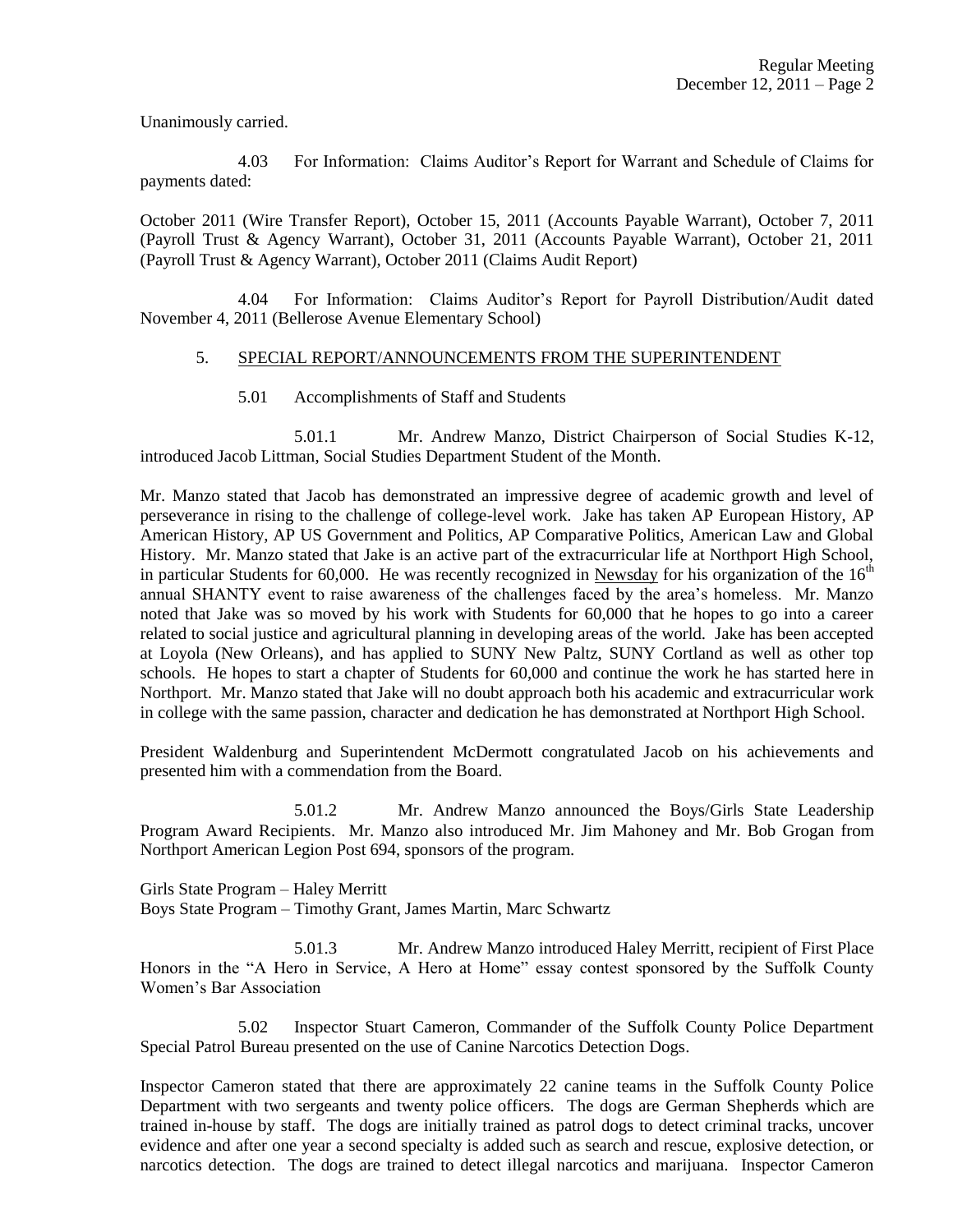noted that they do not train the dogs to detect prescription medication. Inspector Cameron stated that a search is targeted to a certain area to see if there are narcotics present and that the lockers are randomly searched. To qualify for the narcotics detection dog, the school has to send out written notice to all students including notification to parents that the school owns the lockers and that all combinations belong to the schools along with any locks and keys to open the lockers. There is no expectation of privacy of anything kept in the locker. The school maintains the right to search lockers at any time without notice. The students do not have the right to place other locks on the lockers and the student is responsible for everything that is in the locker. Inspector Cameron stated that the narcotics detection team does not generally make arrests and that the local precinct detective will make the arrest. Inspector Cameron stated that the working time is approximately a half hour to 45 minutes. The try to coincide with the beginning of a period and leave before the period ends. Inspector Cameron stated that during the 2010-2011 school year they performed ten sweeps and made two arrests. Inspector Cameron noted that this is seen as a deterrent and they have gotten very positive feedback from the schools.

There was a discussion regarding the area covered in a sweep, the entire process encompassing a sweep, false positives, identity of students, field tests, search warrants, and the legality of searches.

President Waldenburg thanked Inspector Cameron for his presentation.

- 5.03 Review of Instructional Initiatives in the following area:
	- 5.03.1 Social Studies

Mr. Andrew Manzo reviewed the 2010-2011 initiatives consisting of increased infusion of economics into the curriculum, use of data to inform instruction, professional development to strengthen the use of technology in the classroom, emphasis on writing across the curriculum and review of elementary scope and sequence. Mr. Manzo noted the departmental highlights for 2010-2011 including program achievements and student achievements. The 2011-2012 Social Studies Instructional Initiatives include expanded use of instructional technology such as SMART Notebook, StrataLogica, VITAL, Discovery Education Streaming, etc.; utilization of "Project Patch", "LEAD", and "A.C.T. Now" classes to help foster and promote a culture of respect in grades K-12; creation of grade level writing standards and assignments to develop conscientious writers; and, incorporation of differentiation into daily lessons, with a focus on anchoring activities such as journal writing, map skills or primary source readings. Mr. Manzo stated that the Common Core Learning Standards is a nationalized curriculum being implemented by 44 states which provides instruction at a deeper level, where students read a true balance of informational and literary texts at the elementary level, learn through domain-specific texts in science and social studies classrooms, and blend facts/fluency with rigor/critical thinking. The focus of the Common Core Learning Standards is on college and career readiness. Mr. Manzo noted that implications for social studies are still being worked on at the state level. Mr. Manzo reviewed the data for the Global I Midterm/Final, Global II Midterm/Regents, AP Euro/World Midterm/Regents, US History Midterm/Regents, and AP US /IB HOTA Midterm/Regents.

There was a brief discussion regarding student participation in AP and IB classes, discussion of initiatives with teachers, elementary grades student expectations, and the common core learning standards.

President Waldenburg thanked Mr. Manzo for his informative presentation.

5.04 Motion was made by Trustee McNaughton, seconded by Trustee McCue, to receive the Updated 2011-2012 Districtwide Five Year Capital Projects Improvement Plan, and to authorize the administration to continue planning for a separate proposition seeking authorization to expend funds from the capital improvement funds.

Ms. Kathleen Molander, Assistant Superintendent for Business, stated that the Operations and Maintenance Committee meets approximately once a month and discuss recommendations made in the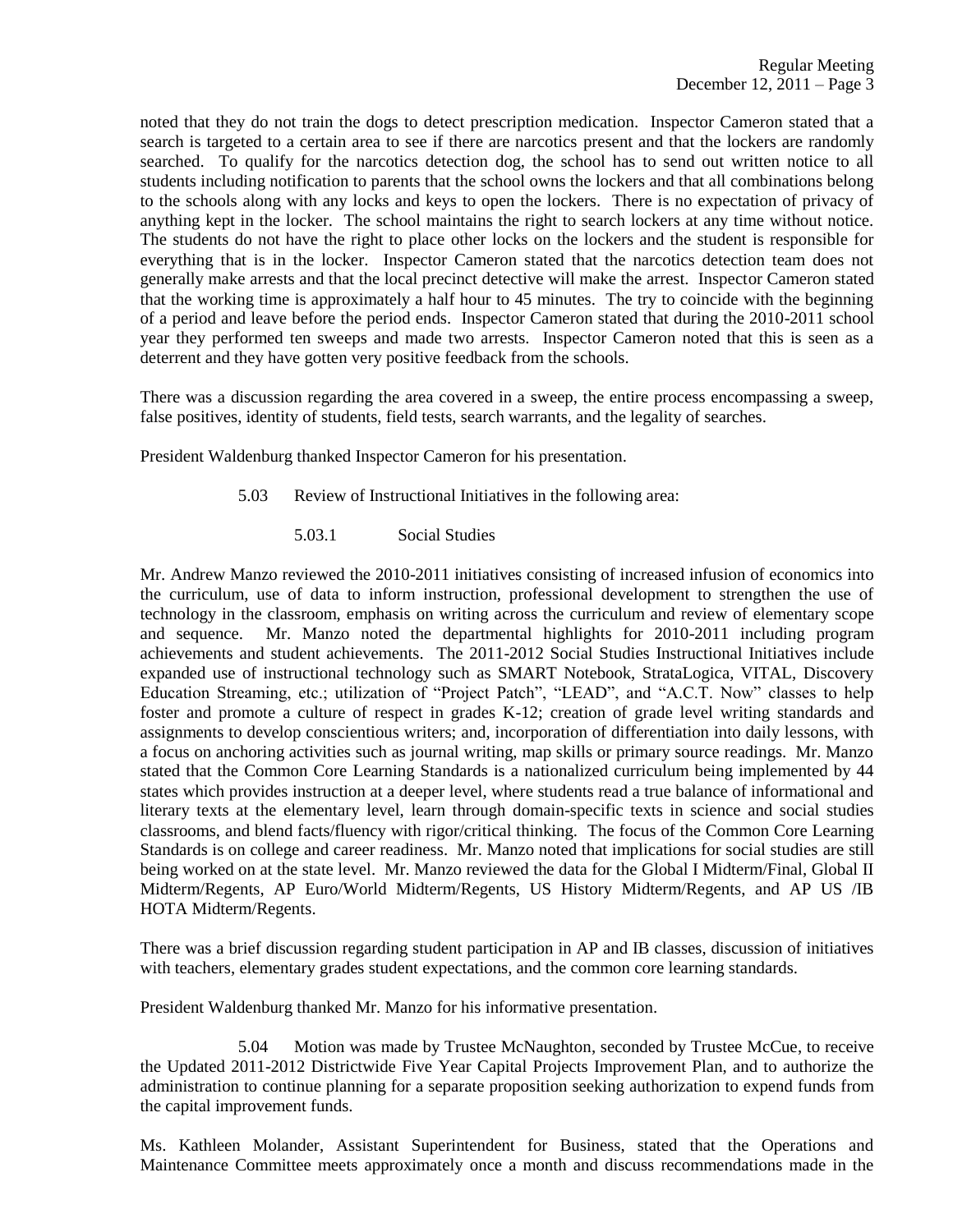five years facilities report card. The committee reviews the reports and compiles a list of projects the Board needs to look at and address in the upcoming budget. Ms. Molander stated that the Board decided to put items into the budget that had not been included in the District's five year plan and that the updated plan includes those updates.

There was a discussion regarding how the capital reserve fund works and if changes could be made to it, interfund transfers, building conditions, and energy performance contracts. A suggestion was made that the Board consider increasing the amount of funding in the capital reserve fund.

At 10:30 p.m., motion was made by Trustee McNaughton, seconded by Trustee Sabia, to extend the meeting.

Unanimously carried.

Vote on Trustee McNaughton's motion to receive the Updated 2011-2012 Districtwide Five Year Capital Projects Improvement Plan, and to authorize the administration to continue planning for a separate proposition seeking authorization to expend funds from the capital improvements funds was unanimously carried.

5.05 The President of the Board reviewed the upcoming meetings of January  $9<sup>th</sup>$ , January  $23^{\text{rd}}$ , February 6<sup>th</sup> and February  $27^{\text{th}}$ .

## 6. COMMUNICATIONS

There were no communications to the Board

# 7. PUBLIC PARTICIPATION

| <b>Name</b>    | Comment                                                                  |
|----------------|--------------------------------------------------------------------------|
| Frances LaDuca | Asked for clarification of the administrators and other bargaining units |
| Resident       | who took a wage freeze in 2010 and if that was a "true" wage freeze. Ms. |
|                | LaDuca also stated that the teachers deserve a fair contract settlement. |

President Waldenburg stated that the bargaining units who agreed to a wage freeze were told that no jobs would be lost and that statement was honored by the District. The only change to the units that had contracts was that a zero percent increase was inserted for that year and that there was no doubling up in the following years.

| <b>Allison Noonan</b><br>Resident | Stated that the she was there in support of the teachers had concerns<br>about the lack of a teachers' contract and she was a concerned citizen who<br>would like to see the Board negotiate a fair contract in good faith with the<br>teachers. Ms. Noonan stated that not having a contract makes the teachers<br>feel less than worthy. |
|-----------------------------------|--------------------------------------------------------------------------------------------------------------------------------------------------------------------------------------------------------------------------------------------------------------------------------------------------------------------------------------------|
| Carl Litt<br>Resident             | Stated that he would like to see the Board issue an energy performance<br>contract.                                                                                                                                                                                                                                                        |
| Dave Ambro<br>The Observer        | Stated that at the Northport Village Board Meeting the Commission of<br>Finance gave an analysis of the 2% tax cap stating that with the growth<br>ratio and exclusions they can still meet the cap with a 3.67% increase in<br>the tax levy. Mr. Ambro asked if the District has gone through that<br>exercise.                           |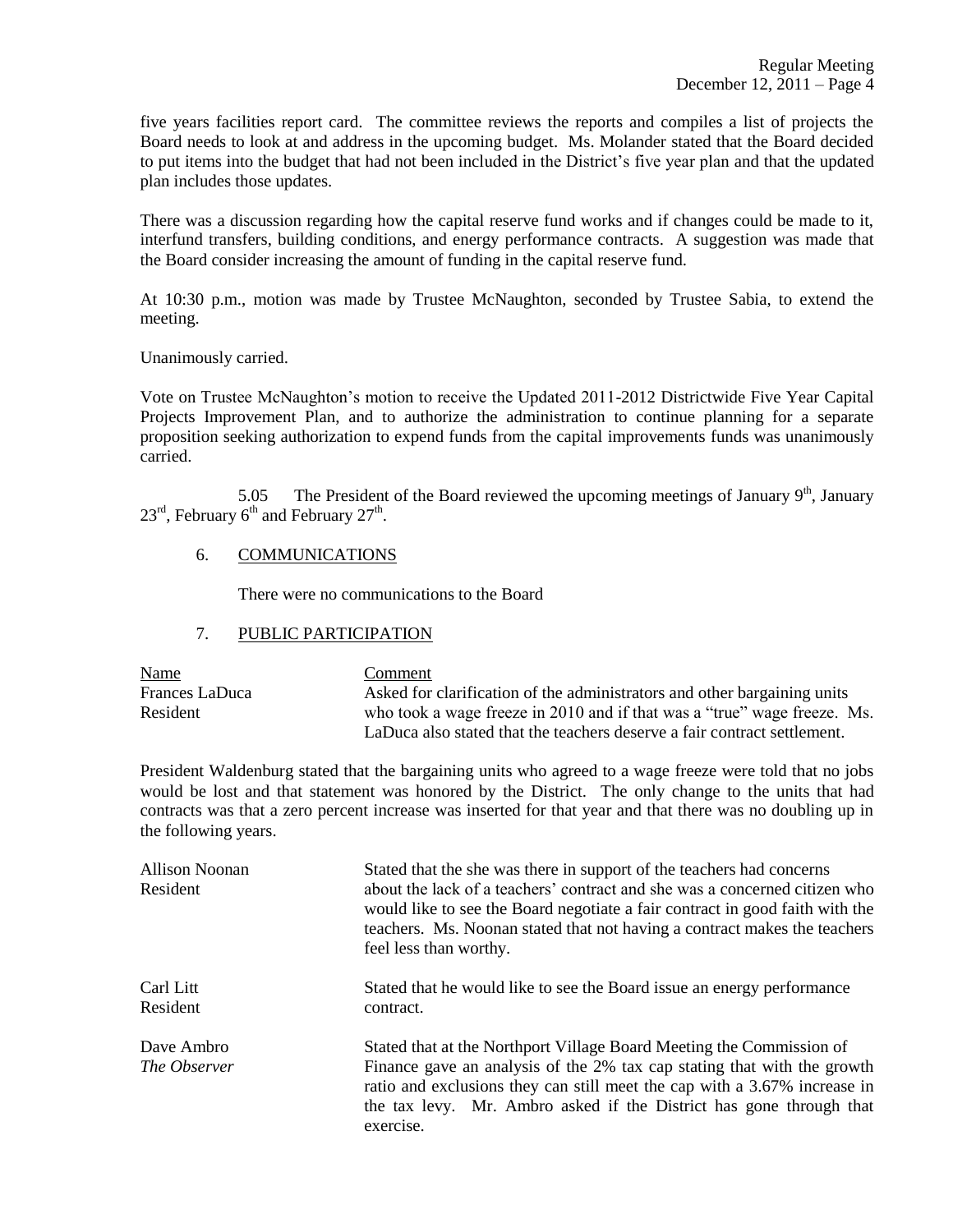President Waldenburg stated that the tax levy cannot increase more than 2% and that it is different for school districts. Municipalities can simply pass a local law to exceed the 2% tax cap.

Ms. Molander stated that when you factor in growth factors and certain adjustments and exclusions the 2% tax cap is not truthful. The tax levy increase could be 5.87% but that could still be within the confines of the 2% tax levy cap. Ms. Molander stated that the District is still receiving information from the state on this.

# 8. SUPERINTENDENT'S REPORT, GENERAL

Motion was made by Trustee Sabia, seconded by Trustee Binger, to approve all items under 8.01, including Supplemental 8.01.1 (Schedule A #26-30), and excluding severed item 8.01.3 Schedule D.

8.01 Personnel Schedules, each dated December 12, 2011, and each attached and made part of the official minutes:

| 8.01.1 | Schedule $A -$ Certified Staff              |
|--------|---------------------------------------------|
| 8.01.2 | Schedule $B$ – Non-Instructional Staff      |
| 8.01.3 | <b>SEVERED</b>                              |
| 8.01.4 | Schedule J – Committee on Special Education |
| 8.01.5 | Schedule $L - PDC$ UTN                      |

Vote on Trustee Sabia's motion to approve all items under 8.01, including Supplemental 8.01.1 (Schedule A #26-30), and excluding severed item 8.01.3 Schedule D was unanimously carried.

Motion was made by Trustee Thompson, seconded by Trustee McCue, to approve item 8.01.3.

8.01.3 Schedule D – Extra Pay

Vote on Trustee Thompson's motion was as follows:

YES: Ms. Binger, Mrs. Gavin, Mrs. McCue, Mrs. McNaughton, Mr. Rapiejko, Mrs. Thompson, Mrs. Topel, Mr. Waldenburg

NO: Mr. Sabia

Motion passed.

Motion was made by Trustee Binger, seconded by Trustee Thompson, to approve item 8.02

8.02 Approving requests for travel for students to countries outside of the United States during the 2011-2012 school year:

- Nicaragua February 15, 2012 February 24, 2012
- Nicaragua April 4,  $2012$  April 13, 2012

Unanimously carried.

At 11:10 p.m., motion was made by Trustee Rapiejko, seconded by Trustee Sabia to move into a Public Work Session to discuss the three policies on the agenda for approval.

Unanimously carried.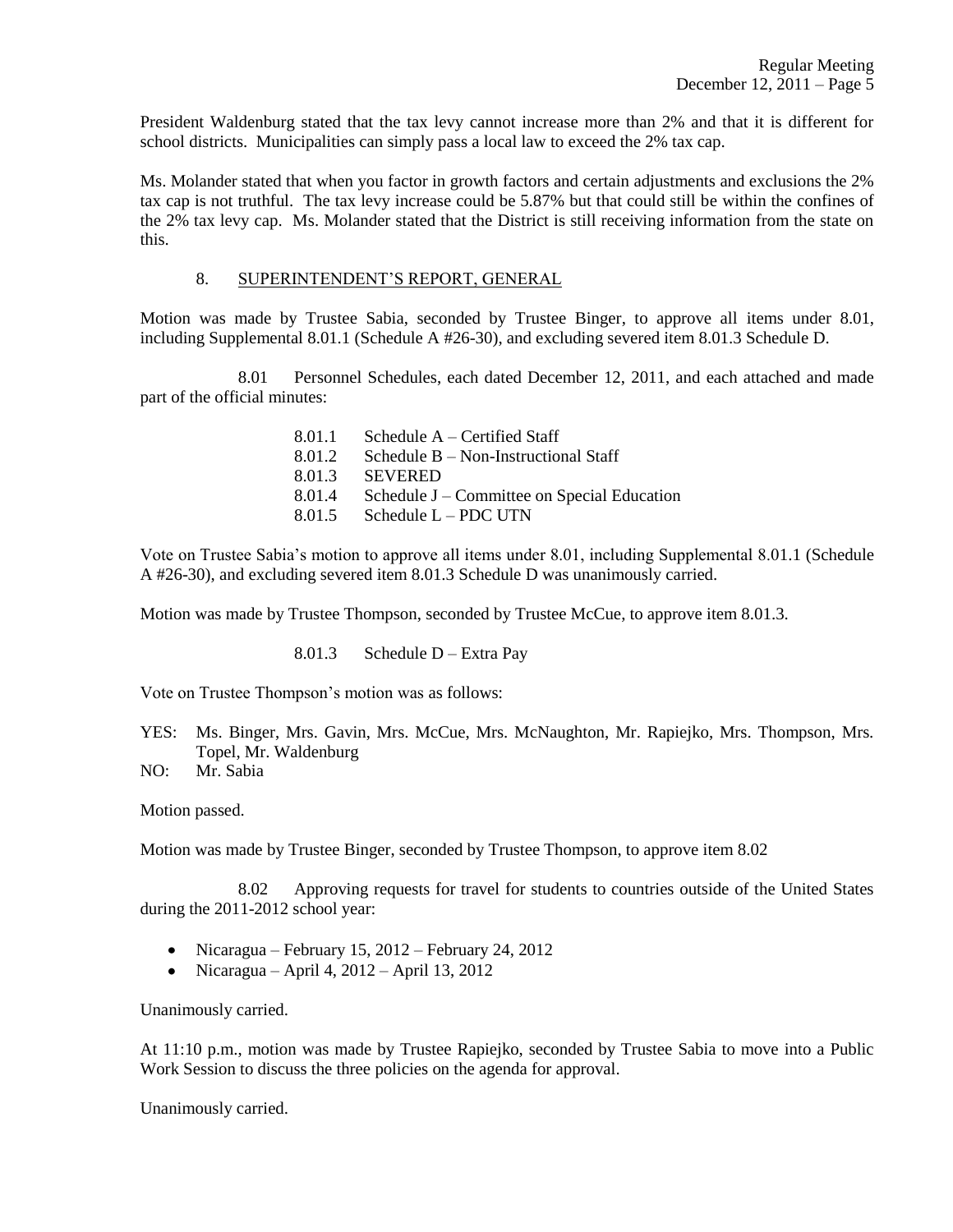The Board discussed Policy #4515 "Use of Film and Video." The sentence "In the unlikely event that a film is shown in its entirety during instructional time, parental permission shall be obtained by the teacher beforehand" at the end of the first paragraph was removed.

The Board discussed Policy #1500 "Use of District Facilities." The sentences "Participants shall be at least 50% District residents" and "Documentation as, for example, a roster of participants together with their address and telephone numbers may be required" were removed from page 4, end of first paragraph #2.

The Board discussed Policy #4321.5 "Provision of IEP to Teachers and Service Providers". The changes made to the policy are to conform with the access to IEPs and the change in title of the Director of Special Education.

At 12:05 a.m., motion was made by Trustee Waldenburg, seconded by Trustee Sabia, to adjourn the Public Work Session and reconvene into the Regular Meeting.

Unanimously carried.

Motion was made by Trustee Binger, seconded by Trustee Gavin, to approve all items under 8.03 and 8.04 with revisions.

8.03 Receiving for a first reading the following policy:

8.03.1 Policy  $#4515 - "Use of Film and Video"$ 

8.04 Receiving for a first reading revisions to the following policies:

8.04.1 Policy #1500 – "Use of District Facilities" 8.04.2 Policy #4321.5 – "Provision of IEP to Teachers and Service Providers"

Vote on Trustee Binger's motion was unanimously carried.

Motion was made by Trustee McCue, seconded by Trustee Topel, to approve the remainder of items under 8. (8.05 and 8.06) and all items under 9.0.

8.05 Approving an Agreement between the Board of Education of the Northport-East Northport Union Free School District and the Northport Association of School Administrators regarding creation of a sick leave bank for a specific employee

8.06 Approving an Agreement between the Board of Education of the Northport-East Northport Union Free School District and a certain employee of the United Public Service Employees Union, Custodial, Grounds and Maintenance

## 9. SUPERINTENDENT'S REPORT FINANCIAL

9.01 Taking specified action on the following BIDS:

EDUCATIONAL: 9.01.1 Award: Hardcover/Paperback Books 9.01.2 Award: Kindergarten through Fifth Grade Supplies

BUILDINGS & GROUNDS: Award: Hardware & Automotive Parts & Service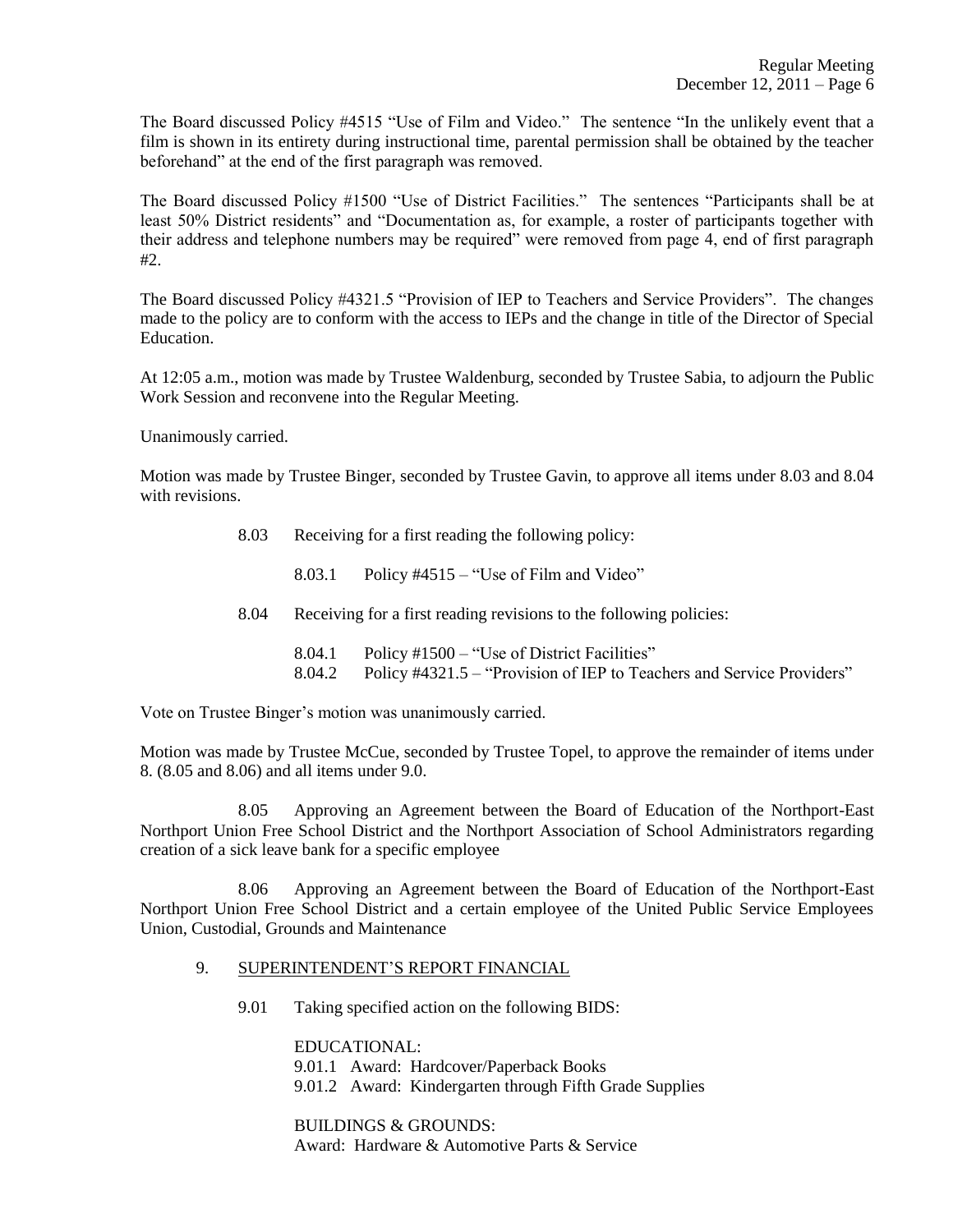9.02 Declaring the attached selected equipment as surplus and approving disposal in accordance with Board Policy

9.03 Approving a 2011-2012 Service Agreement between the Board of Education of the Northport-East Northport Union Free School District and Henry Viscardi School

9.04 Approving a 2011-2012 Special Education Services Contract between the Board of Education of the Northport-East Northport Union Free School District and the Board of Education of the West Islip Union Free School District

9.05 Approving a 2011-2012 Special Education Services Contract between the Board of Education of the Northport-East Northport Union Free School District and the Board of Education of the Oyster Bay-East Norwich Central School District

9.06 Approving transfer of general fund appropriations in the 2011-2012 budget

9.07 Authorizing the Board President to sign a contract with the following district to provide health services for Northport-East Northport students attending schools in that district during the 2011-2012 school year:

9.07.1 West Islip Union Free School District, 14 students attending St. John the Baptist High School @ \$672.79, totaling \$9,419.06

9.08 Receiving the following donation to the District:

9.08.1 \$326.87 from Mrs. Linda Gruhn to the Happy School Bus Scholarship

9.09 Approving the following resolution:

Grant:

"RESOLVED, that the Board of Education accept the donation of \$2,000.00 toward the purchase of art supplies for Northport High School and increase the 2011-2012 budget code A2110.5030.30.2000 by \$2,000.00 for this purpose.

RESOLVED, that the Board of Education hereby approves an increase in the revenue code A2705 of the 2011-2012 budget by \$2,000.00 with the understanding that this increase in revenue is the result of the Northport High School Art Department participation in the ongoing school media program with MSG Varsity Network"

9.10 Approving the following grant applications to Optimum Lightpath Technology

9.10.1 \$9,034.00 to be allocated to enhance support to the Sequential Graphic Art classes. Students will have the opportunity to video-conference with graphic artists around the world, and have the opportunity to take virtual field trips to museums and galleries that would otherwise be unavailable.

9.10.2 \$10,000.00 to be allocated to provide Classroom Performance Systems – SMARTBoards, Laptop Computers, Moodle content management system (\$9,500.00) and toner for printers (\$500) at each of the Middle Schools.

Vote on Trustee McCue's motion to approve the remainder of items under 8. (8.05 and 8.06) and all items under 9.0 was unanimously carried.